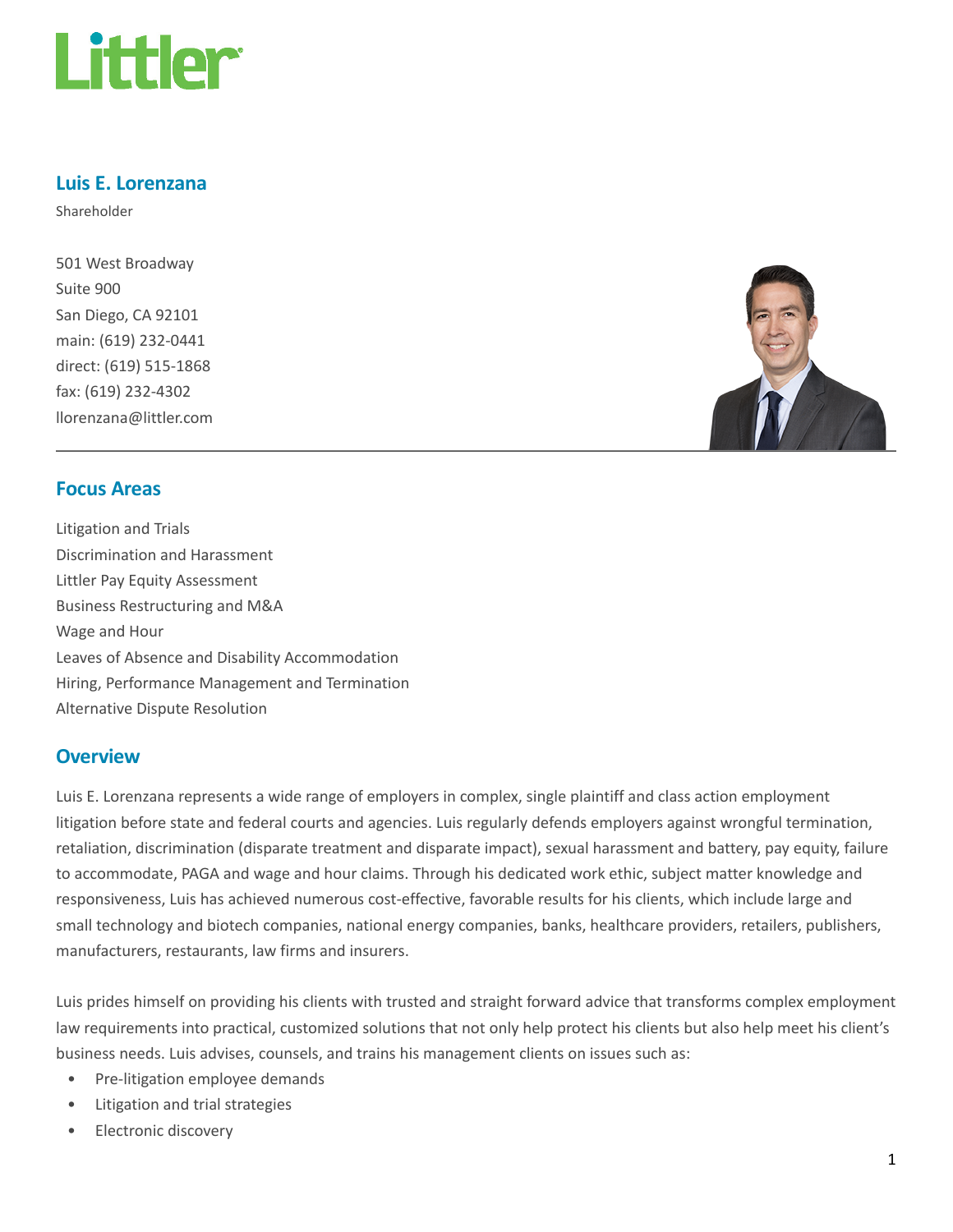- Alternative dispute resolution
- Pay equity audits and evaluations
- Leaves of absence and disability accommodations
- Employee handbooks and related personnel policies
- Performance management
- Reduction in force (WARN) and terminations
- Employment agreements and severance agreements
- Sexual harassment and sex trafficking training

Luis is a fluent Spanish speaker. Prior to attending law school, Luis was a public relations account manager for high-tech companies throughout Silicon Valley for five years. His Spanish speaking abilities and his public relations experience enable him to bring a unique perspective when providing his clients legal advice and counsel, and when helping them solve complex, multidimensional issues.

# Professional and Community Affiliations

- Member, National Employment Law Council and its Annual Conference Planning Committee
- Member, Association of Business Trial Lawyers, San Diego Chapter
- Member, San Diego La Raza Lawyers Association
- Alumnus, Louis Welsh Chapter, American Inns of Court

#### Recognition

- Named, Thurgood Marshall Scholar, The George Washington University Law School
- Named, Super Lawyer, Super Lawyers, 2018-2021
- Named, Rising Star, Super Lawyers, 2014-2017

#### Education

J.D., George Washington University Law School, 2006, with honors B.A., Santa Clara University, 1998

## Bar Admissions

California

## **Courts**

- U.S. District Court, Northern District of California
- U.S. District Court, Central District of California
- U.S. District Court, Southern District of California